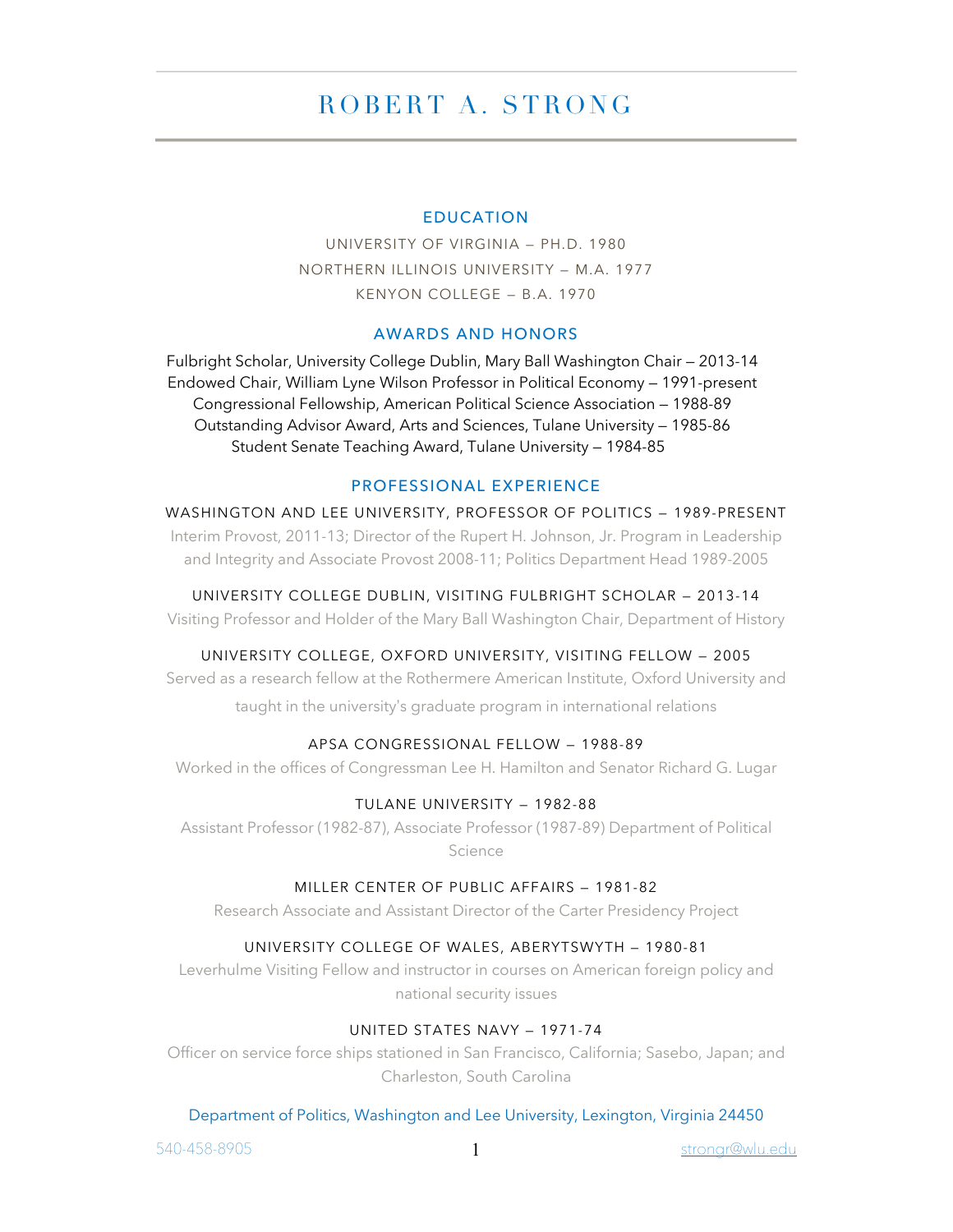## PUBLICATIONS

#### **Books**

- *Character and Consequence: Foreign Policy Decisions of George H. W. Bush* (Lexington Books, 2020).
- *Decisions and Dilemmas: Case Studies in Presidential Foreign Policy Making*, ebook edition (Rutledge, 2015); 2nd ed. (M. E. Sharpe, 2005); 1st ed. (Prentice Hall, 1992).
- *Working in the World: Jimmy Carter and the Making of American Foreign Policy* (Louisiana State University Press, 2000).
- *Bureaucracy and Statesmanship: Henry Kissinger and the Making of American Foreign Policy* (University Press of America, 1986).

#### Articles, Book Chapters and Review Essays

- "Ending the Cold War without Debate: Foreign Policy and the 1988 Election," chapter 13, in *US Presidential Elections and Foreign Policy*, edited by Andrew Johnstone and Andrew Priest (University of Kentucky Press, 2017).
- "Peacemaker's Progress: Bill Clinton, Northern Ireland and the Middle East," chapter 9, in *42: Inside the Presidency of Bill Clinton*, edited by Michael Nelson, Barbara Perry and Russell Riley (Cornell University Press, 2016).
- "Politics and Principle: Jimmy Carter in the Civil Rights Era,"*Irish Journal of American Studies* (November 2014).
- "Character and Consequence: The John Tower Confirmation Battle," chapter 5, in *41: Inside the Presidency of George H. W. Bush*, edited by Michael Nelson and Barbara Perry (Cornell University Press, 2014).
- "Deposing Dictators: The Bush Presidents, Saddam Hussein and Manuel Noriega," *White House Studies* (November 2007). Reprinted as a chapter in *The Presidencies of George Herbert Walker Bush and George Walker Bush: Like Father Like Son?* edited by Anthony Eksterowicz and Glenn Hastedt (Nova Publications, 2008).
- "Eisenhower, Reagan and Escaping the Dilemmas of Deterrence," *White House Studies*, (January 2004). Reprinted as a chapter in *The President and Foreign Policy: Chief Architect or General Contractor?* edited by Glenn Hastedt and Anthony Eksterowicz (Nova Publications, 2005).
- "Jimmy Carter and the Neutron Bomb: The Making of an Indecision," in *The President, The Bureaucracy, and World Regions in Arms Control,* edited by Kenneth W. Thompson (University Press of America, 1998).

"Clinton's Complexities," *Miller Center Journal* (Spring 1996).

- "Arms Control and the Presidency in the Nuclear Age," chapter in *Presidents and Arms Control* edited by Kenneth W. Thompson (University Press of America, 1994).
- "Anecdote and Evidence: Jimmy Carter's Annapolis Address on U.S.-Soviet Relations," *Miller Center Journal* (Spring 1994).

"October Surprises," *Intelligence and National Security* (April 1993).

"Jimmy Carter and the Panama Canal Treaties," *Presidential Studies Quarterly* (Spring 1991).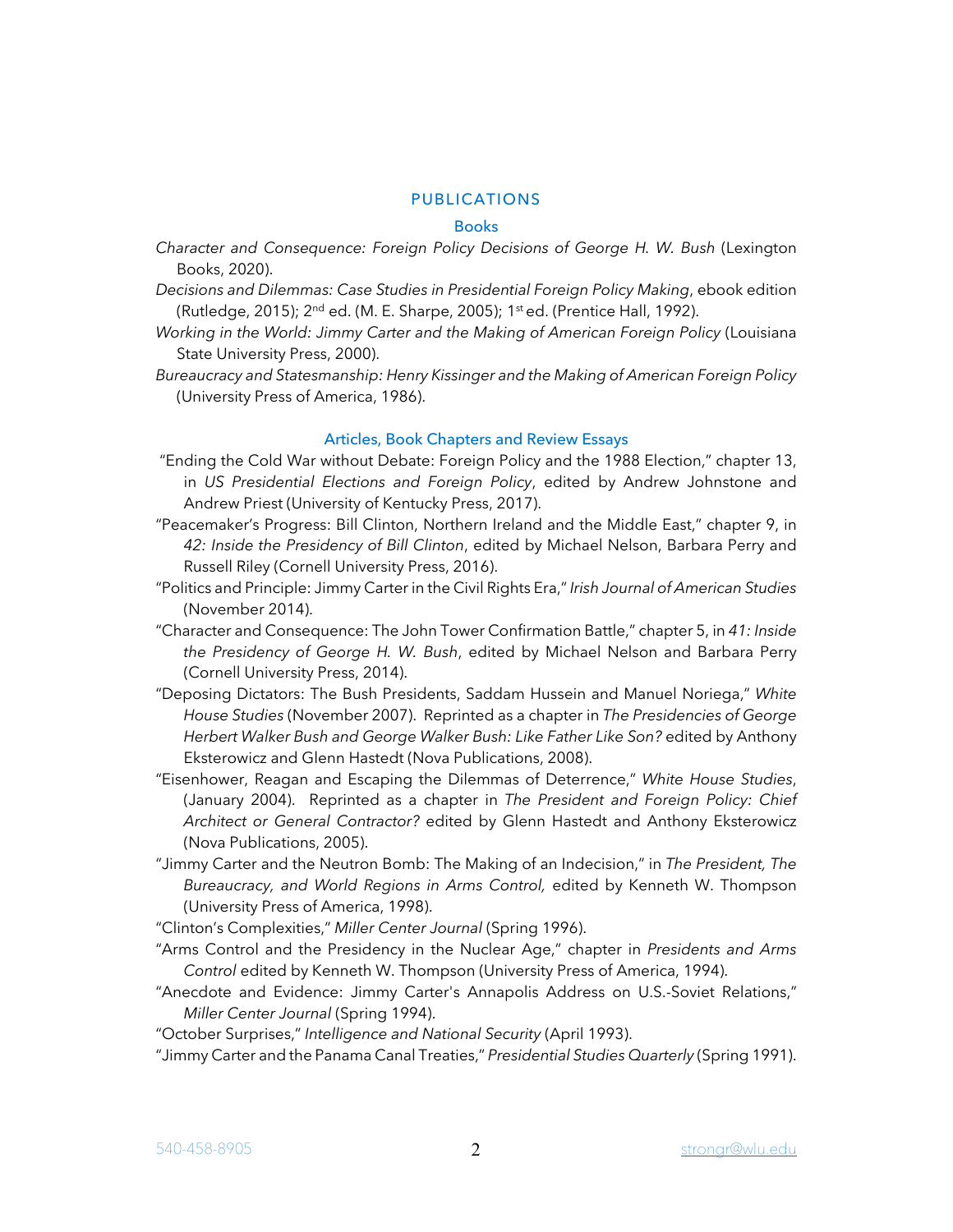- "Edward Luttwak and Strategy in the 1980s," in *Trends chapter in Contemporary Conservative Thought*, edited by Mark J. Rozell and James F. Pontuso (Westview Press, 1990).
- "The History of Nuclear Futures," *Arms Control* (May 1989).
- "Winston Churchill and War in the Twentieth Century," chapter in *Moral Reasoning and Statecraft,* edited by Reed Davis (University Press of America, 1988).
- "Iran-Contra and the 1988 Election," *Dialogue* (Fall 1988).
- "Richard Nixon Revisited," *The Virginia Quarterly Review* (Summer 1988).
- "The Carter Administration and the Neutron Bomb," jointly authored with Marshal Zeringue, *Southeastern Political Science Review* (Spring 1988)*.*
- "Alexis de Tocqueville and the Abolition of Slavery," *Slavery and Abolition* (September 1987).
- "Missile Defense and Political Language," chapter in *Institutions and Leadership: Prospects for the Future*, edited by Kenneth W. Thompson (University Press of America, 1987).
- "Eisenhower and Arms Control," chapter in *Reevaluating Eisenhower: American Foreign Policy in the Fifties*, edited by Richard Melanson and David Mayer (University of Illinois Press, 1987).
- "Recapturing Leadership: The Carter Administration and the Crisis of Confidence," *Presidential Studies Quarterly* (Fall 1986).
- "Reading and Misreading Presidents," *Teaching Political Science* (Spring 1985).
- "Nuclear Protest in Britain and America," *Arms Control* (September 1983).
- "Locke and American Values," chapter in *Political Traditions and Contemporary Problems*, edited by Kenneth W. Thompson (University Press of America, 1982).
- "The Nuclear Weapon States: Why They Went Nuclear," chapter in *Nuclear Proliferation in the 1980s* edited by Christoph Bertram and William Kincade (St. Martin's, 1982). Reprinted in *Dialogue* (Spring 1991).
- "The Trouble with SALT," *Arms Control* (December 1980).

#### Recent Op-Eds, Book Reviews and Encyclopedia Entries

"Trump's Election Lies Would Be Funny If They Weren't So Dangerous to Democracy," *Roanoke Times*, November 11, 2021.

"Dumb and Dumber Americans," *Roanoke Times,* August 3, 2021.

- "Donald Trump and the Stress Test of American Democracy," *Roanoke Times*, February 17, 2021.
- "America's Newest Voters Look Back at the 2020 Election—and Forward to Politics in 2021," co-authored with Mary Kate Cary, *The Conversation*, December 29, 2020.
- "Hiroshima and the Dawn of the Nuclear Age," co-authored with Frank Settle, *Roanoke Times,* August 6, 2020.
- "Impeachment and Democracy," *Roanoke Times*, October 17, 2019.
- "Caldwell Butler's Watergate Wisdom," *Roanoke Times*, July 22, 2019.
- "The Virginians Who Gave Us High Crimes and Misdemeanors," *Daily Progress*, June 16, 2019.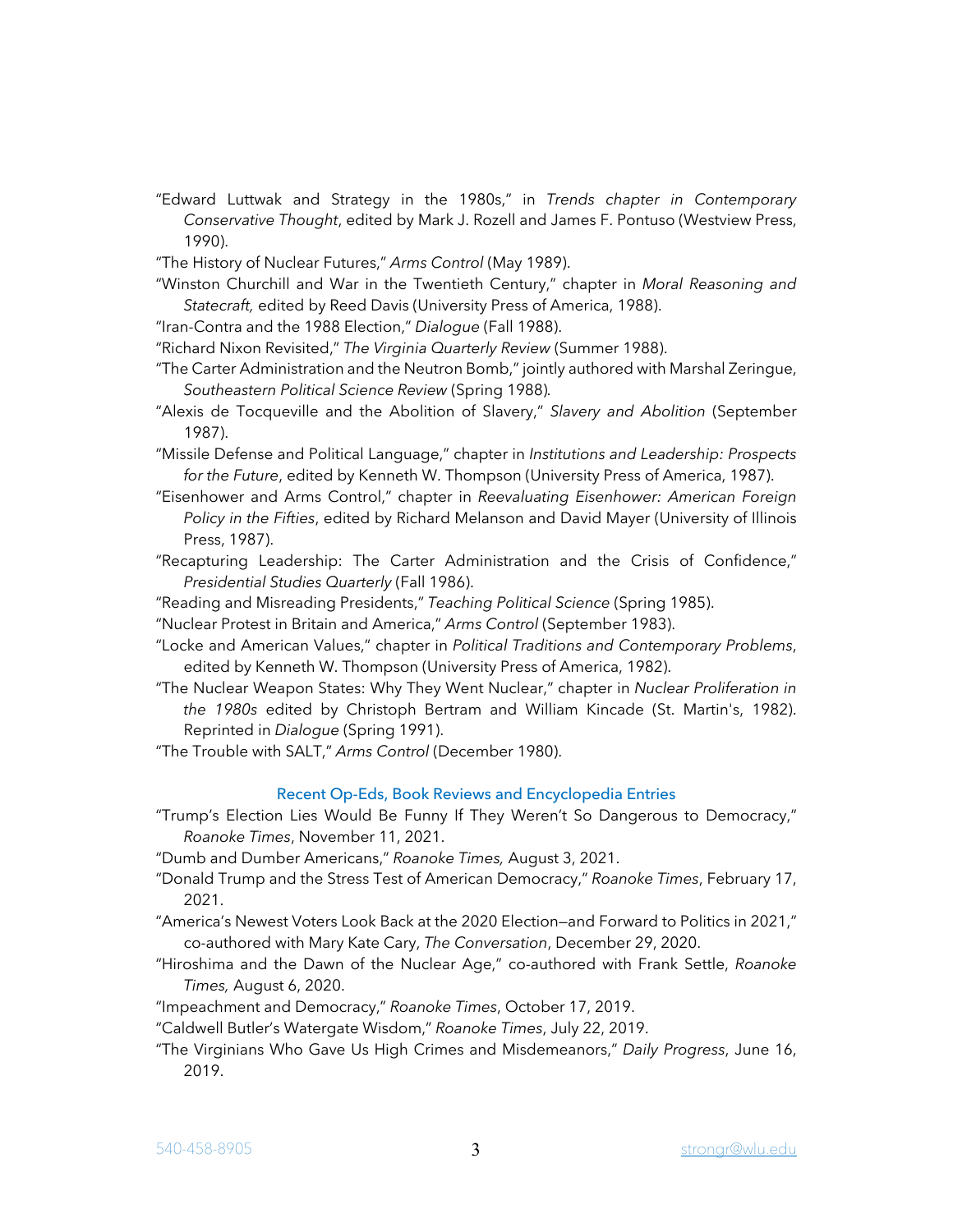"Impeachment Redux," *Roanoke Times*, May 15, 2019.

- "Whiskey, Washington and Impeachment," *Richmond Times-Dispatch*, May 12, 2019.
- "Collusion and Confusion," *Roanoke Times*, March 27, 2019.
- "What is the Purpose of the State of the Union?" NBC Think, nbc.news.com, February 5, 2019.
- "Bush's Surprisingly Bold Moves," *The Virginian-Pilot*, December 9, 2018.
- "Flailing Over Fake News," *Roanoke Times*, November 19, 2018.
- "George Washington's Words Still Matter," *Richmond Times–Dispatch*, September 19, 2018. "The Tabloid Presidency," *Roanoke Times*, July 30, 2018.
- "The Presidential School of Scandals," *Richmond Times-Dispatch*, June 12, 2018.
- "Narrative and Nonsense," *Roanoke Times*, April 29, 2018.
- "Trump's Twitter Habit is not very Presidential," NBC Think, nbcnews.com, February 19, 2018.
- "Founding Father Faced Familiar Parenting Challenges," *Richmond Times-Dispatch*, September 24, 2017.
- "Trump Approval Rating: So Low It Has to Go Up? Don't Bet On It," *USA Today*, August 10, 2017.
- "Jimmy Carter and the Middle Class," encyclopedia entry co-authored with Lauren Howard '16, in *The Encyclopedia of the Middle Class*, edited by Robert Rycroft, ABC-Clio, forthcoming, June 2017.
- "Trump and JFK Are More Alike Than We Like to Think," *Newsweek*, May 29, 2017 "Liar-in-Chief," *Roanoke Times*, March 26, 2017.
- "What Did George W. Tweet to Trump?" *Newsweek*, January 20, 2017.
- "Somalia's 1992 Thanksgiving: Reflections on a U.S. Humanitarian Intervention in the Horn of Africa," *Newsweek*, November 23, 2016.
- "Dead People Very Rarely Vote," *Richmond Times-Dispatch*, October 29, 2016.

"Trumpsburg Address," *Roanoke Times*, September 23, 2016.

"Trump Tipping Point Could Be Upon Us," *USA Today* online, August 6, 2016.

"Three Ways to Explain the Republican Race," *Roanoke Times*, May 1, 2016.

"The Trumpery Before Trump," *Roanoke Times*, February 17, 2016.

"A Trump Triumph Runs Against All Odds," *Richmond Times-Dispatch*, February 1, 2016.

"Trump, Perot and Easing Political Paralysis," *Roanoke Times*, December 14, 2015.

"Jimmy Carter, Reconsidered," *Roanoke Times*, October 1, 2015.

"Donald and the Dictionary," *Richmond Times-Dispatch*, September 26, 2015.

"How to Depose a Dictator," *The Virginian-Pilot*, December 28, 2014.

- "Fulbright Funding Folly," co-authored with Harry S. Laver, *Boston Globe* online, June 10, 2014.
- "A Moderate's Manifesto," *Richmond Times-Dispatch*, May 23, 2014.
- Review of *Buried in the Sands of the Ogaden: The United States, the Horn of Africa, and the Demise of Détente* by Louise Woodroofe, *The Journal of American History*, Summer 2014.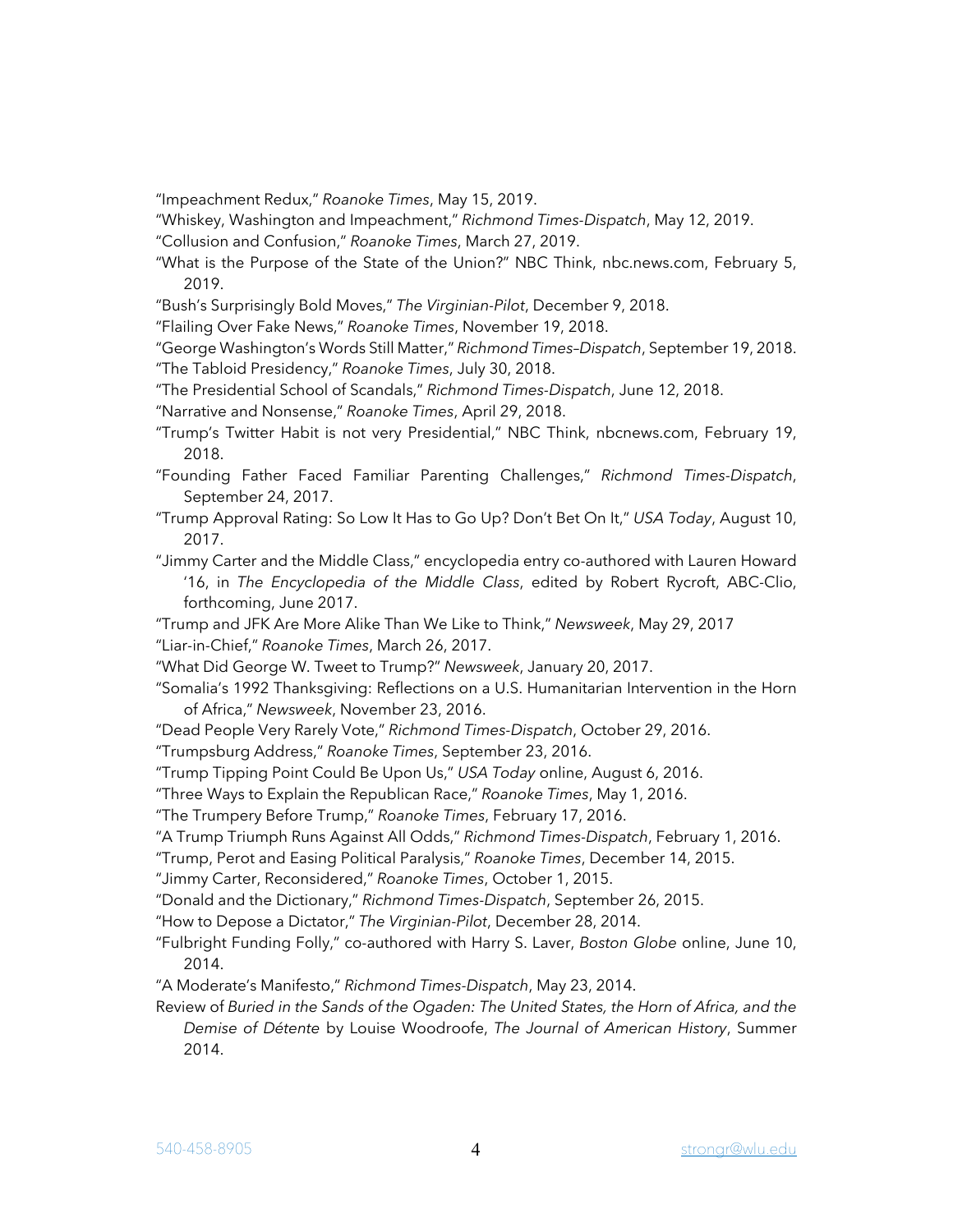"Washington's Advice to the Political Class Still Apposite Today," *The Irish Times*, February

21, 2014. (revised version of "What Would George Do?" below).

"American South Has Its Own Struggle with Flags," *Belfast Telegraph*, January 17, 2014. "Boston Tea Party Still Stirs, But Not in Republicans," *The Irish Times*, December 16, 2013. "JFK Applauded Poetry as a Potent Antidote to Power," *The Irish Times*, October 26, 2013.

- "It's a Pretty Inspiring Quote, But Did it Come From WB Yeats?" *The Irish Times*, October 15, 2013. (revised version of "Advice on Lighting Fires," below).
- "Liberal Arts and Pre-Professional Education Intertwined," co-authored with Elizabeth Knapp, *The Hechinger Report*, August 6, 2013.

"A Few Words at Commencement," *Huffington Post*, July 6, 2013.

"MIICs, Not MOOCs, at Washington and Lee," *Richmond Times-Dispatch*, June 19, 2013.

"What Would George Do?" *Huffington Post*, September 18, 2012.

"Advice on Lighting Fires," *Huffington Post*, September 9, 2012.

- Review of *Dropping the Torch: Jimmy Carter, the Olympic Boycott, and the Cold War*, by Nicholas Evan Sarantakes, *Journal of American History*, Fall, 2011.
- Review of *An Outsider in the White House: Jimmy Carter, His Advisors, and the Making of American Foreign Policy*, by Betty Glad, *H-Diplo Roundtable Review*, Volume XII, No. 6, March, 2011.
- Review of *Policy Unraveled: The Foreign Policy of the Carter Administration,* by Scott Kaufman, *The Journal of Southern History,* February, 2010*.*

## CONFERENCE PARTICIPATION

- Presented papers at various professional meetings including the American Political Science Association, the Southern Political Science Association, the Center for the Study of the Presidency, the International Studies Association, Southwestern Social Science Association, and the American Bar Association.
- Guest lectures at Oxford University, British Foreign Office, Hampton-Sydney College, Lynchburg College, the University of Virginia, Ohio University, Gettysburg College, Roanoke College, Miller Center of Public Affairs, St. John's Episcopal Church in Washington, DC and the Virginia Foundation of Independent Colleges.
- Attended conferences or workshops on Teaching Strategic Studies (The Philip Merrill Center for Strategic Studies, SAIS), Nonproliferation (University of North Carolina at Asheville), Summer Program on Nuclear Weapons and Arms Control (Harvard), and other programs at Colorado College, the Army War College, the Carter Presidential Library, the Bush Presidential Library, the Council on Foreign Relations, James Madison University and the Naval War College.
- Participated in NATO Discussion Series sponsored by the Atlantic Council in Washington, Brussels & Naples (June-July, 1991).
- Presented a paper to an international conference on "Nuclear Proliferation in the 1980s" in Bellagio, Italy (May 1978).

## OTHER PROFESSIONAL ACTIVITIES